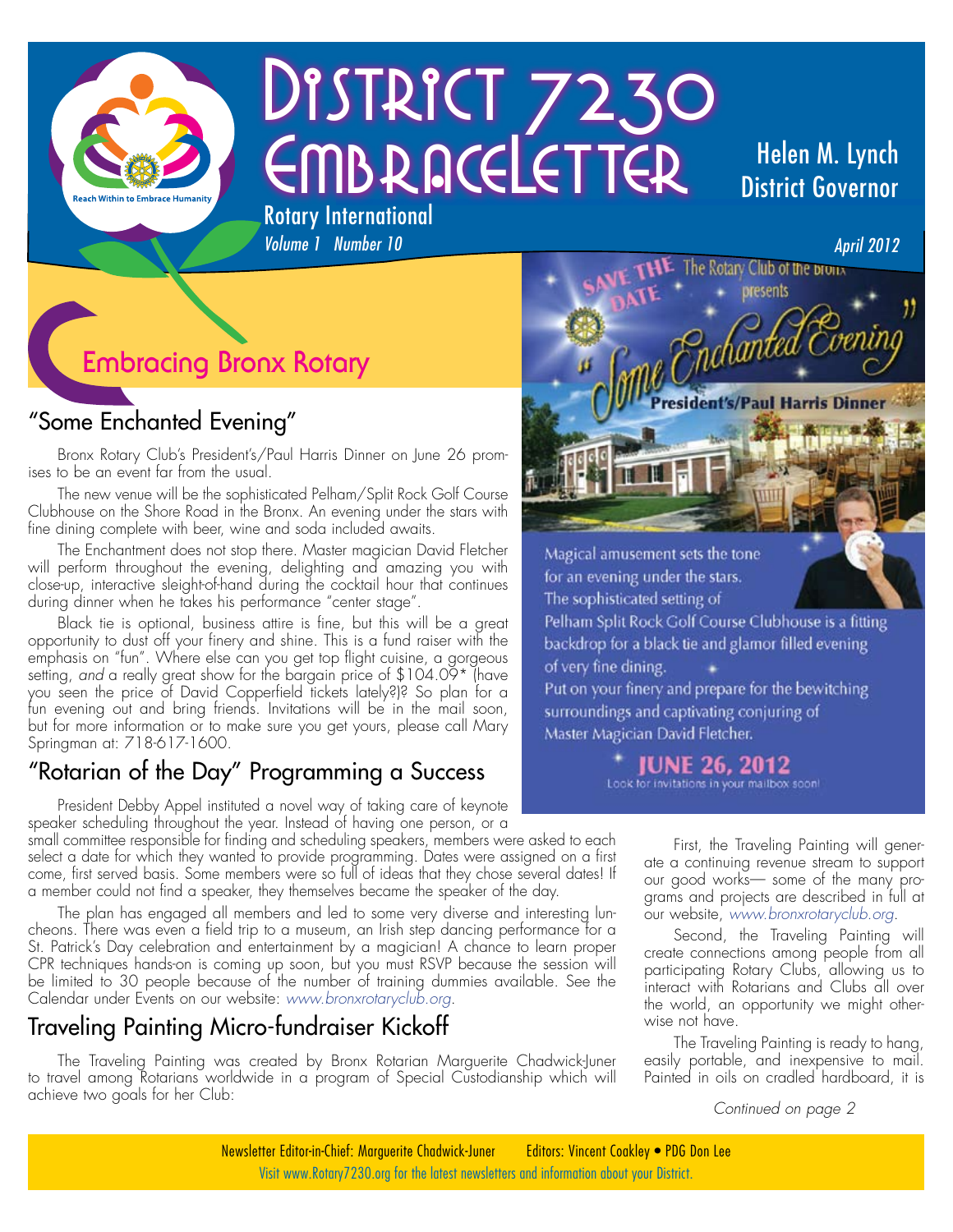

 $8'' \times 10''$  and 1" in depth, with the edges painted an espresso brown for a sleek, modern finish.

HOW DOES IT WORK? The Traveling Painting will travel by mail from Rotarian to Rotarian, to remain with each succeeding Special Custodian for a period of not more than 6 days.

When the Traveling Painting arrives, please photograph yourself with the Traveling Painting in any setting you like. It might be in your home, or at a Club meeting, or perhaps at a landmark in your area—be creative! You might even make a short video about it!

Then, email the photos and/or videos back to us. And please feel free to send a short note about your experience with the Traveling Painting to go along with your photos!

We will all be able to follow the Traveling Painting's whereabouts on "The Travels" pages, *www.travelingpainting. com/TheTravels.html*.

WHAT DOES IT COST? Special Custodianship of the Traveling Painting is offered to all Rotarians for the very small fee of \$20 US.

The site has arranged to accept PayPal payments in order to allow for differences in currencies and to make transactions as easy and trouble-free as possible.

Special Custodians should keep in mind that they will also be responsible for the cost of mailing the Traveling Painting to the next recipient. The cost of sending the Traveling Painting to someone in the U.S., using a padded USPS Flat Rate envelope, is only \$4.95. The cost of mailing the Traveling Painting overseas is approximately \$15.

This means that the full cost of participating as a Special Custodian in this fun, ground-breaking idea is still only \$25 to \$35!

WHEN CAN I EXPECT THE TRAVELING PAINTING? Recipients are on a first come, first served basis.

HOW DO I SIGN UP? 1. Go to *http:// www.travelingpainting.com/SignUp\_Pay\_ Contact.html*.

2. Submit the \$20 Special Custodian fee via PayPal.

3. Contact us via email at *bronxrotarypainting@verizon.net* with your mailing address so that you can be put into the rotation for Special Custody.

**THEN WHAT HAPPENS?** We will reply

with the contact information for the person preceding you and for the person following you so that you can communicate with them. You will be making contact with the Rotarian/Club somewhere in the world. We hope this is a fellowship you strive to maintain and grow!

You will also receive a "Passport Number" that will tell you where you stand in the rotation, and you will receive the "Passport Number" of the current Special Custodian. This will give you an idea of how long the Traveling Painting will take to reach you.

On the day following the six days of your Special

Custodianship, mail the Traveling Painting to the next Rotarian in line. When you send the package, please email that Rotarian, and us, so that everyone knows exactly where the Traveling Painting is and approximately when the next Special Custodian may expect it.

Please remember that the cost of mailing the Traveling Painting to the next Special Custodian is part of your agreement.

ANYTHING ELSE I SHOULD KNOW? You may keep the Traveling Painting for the full 6 days or, if you wish, you may keep it for a shorter period. Remember, the faster the Traveling Painting moves, the more income it creates for good works.

#### Shop 'Til You Drop at Shaklee and Support Bronx Rotary

Very important news for our fundraising efforts is that our Shaklee store is up and running. This is a fabulous opportunity to support Bronx Rotary. Our web address is *http://bronxrotaryshop.myshaklee.com*.

Bronx Rotary benefits from 4% to 46% on every dollar, depending on the amount spent. That is a huge financial potential for the club.

And what a great way to shop... from home, for all the products we use anyway, and we have them delivered right to our door; know we are using some of the best stuff on the planet, and it's all "green". What's not to like?

For Fellow Rotarians this is a great way to stay involved and support the Club.



*Marguerite Chadwick-Juner (l.) and President Debby Appel show off the Traveling Painting.*

Shaklee has been in business over 56 years and has almost 500 products in their various lines.

First, the nutritional products, which are backed by a wide array of science and are formulated for everyone from tiny babies to those of us a bit more mature.

We have the CINCH weight management system - This is phenomenal if you are serious about losing weight and or maintaining muscle.

Shaklee also has a complete line of beauty, skin and personal care from toothpaste to shampoo for men, women and children.

Finally, Shaklee offers a wide range of cleaning products for home, laundry, kitchen and bath that are safe, effective and totally "green".

And last, but not least, just type in *http://bronxrotaryshop.myshaklee.com/ us/en/join.html#/goldambassador* the most popular package for changing brands and which will give Rotary an immediate \$100. Every time two or more people order this package Rotary receives \$350.00 plus the basic commissions. And you will receive a free product worth up to \$100 with your next purchase.

If you are not computer savvy, no problem, give Ann Ward a call and she will put the order in for you. Contact her at 718-885-2132.

### Books for Schools

Another inspiration from President

*Continued on page 3*